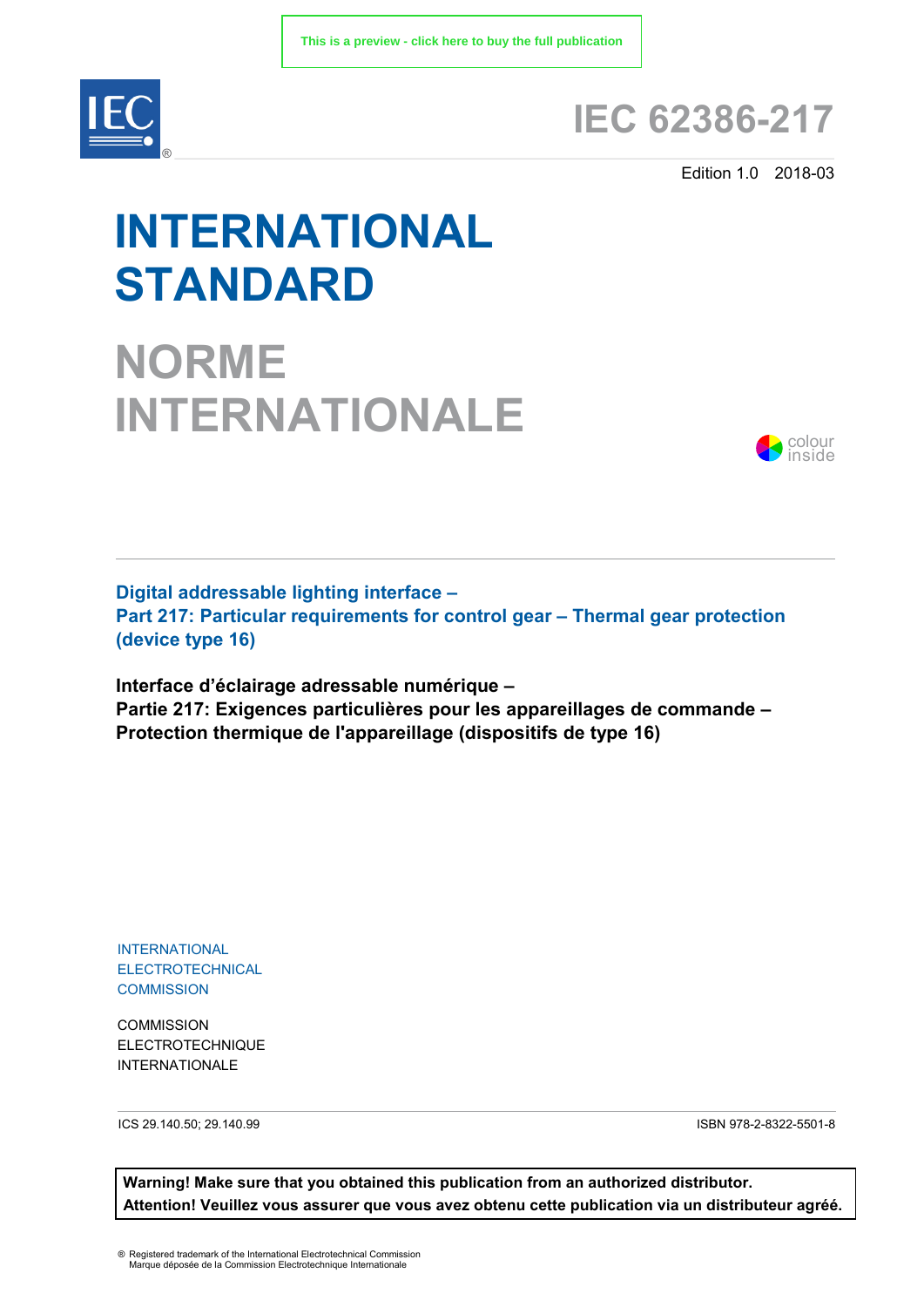$-2-$ 

IEC 62386-217:2018 © IEC 2018

## **CONTENTS**

| 1<br>2<br>3<br>4<br>4.1<br>4.2<br>5<br>6<br>7<br>8<br>9<br>9.1<br>9.2<br>9.3<br>9.4<br>9.5<br>10<br>11<br>11.1<br>11.2<br>11.3<br>11.3.1<br>11.3.2<br>11.3.3<br>11.4.1<br>11.4.2 |  |
|----------------------------------------------------------------------------------------------------------------------------------------------------------------------------------|--|
|                                                                                                                                                                                  |  |
|                                                                                                                                                                                  |  |
|                                                                                                                                                                                  |  |
|                                                                                                                                                                                  |  |
|                                                                                                                                                                                  |  |
|                                                                                                                                                                                  |  |
|                                                                                                                                                                                  |  |
|                                                                                                                                                                                  |  |
|                                                                                                                                                                                  |  |
|                                                                                                                                                                                  |  |
|                                                                                                                                                                                  |  |
|                                                                                                                                                                                  |  |
|                                                                                                                                                                                  |  |
|                                                                                                                                                                                  |  |
|                                                                                                                                                                                  |  |
|                                                                                                                                                                                  |  |
|                                                                                                                                                                                  |  |
|                                                                                                                                                                                  |  |
|                                                                                                                                                                                  |  |
|                                                                                                                                                                                  |  |
|                                                                                                                                                                                  |  |
|                                                                                                                                                                                  |  |
|                                                                                                                                                                                  |  |
|                                                                                                                                                                                  |  |
|                                                                                                                                                                                  |  |
|                                                                                                                                                                                  |  |
|                                                                                                                                                                                  |  |
|                                                                                                                                                                                  |  |
|                                                                                                                                                                                  |  |
|                                                                                                                                                                                  |  |
|                                                                                                                                                                                  |  |
|                                                                                                                                                                                  |  |
|                                                                                                                                                                                  |  |
|                                                                                                                                                                                  |  |
|                                                                                                                                                                                  |  |
|                                                                                                                                                                                  |  |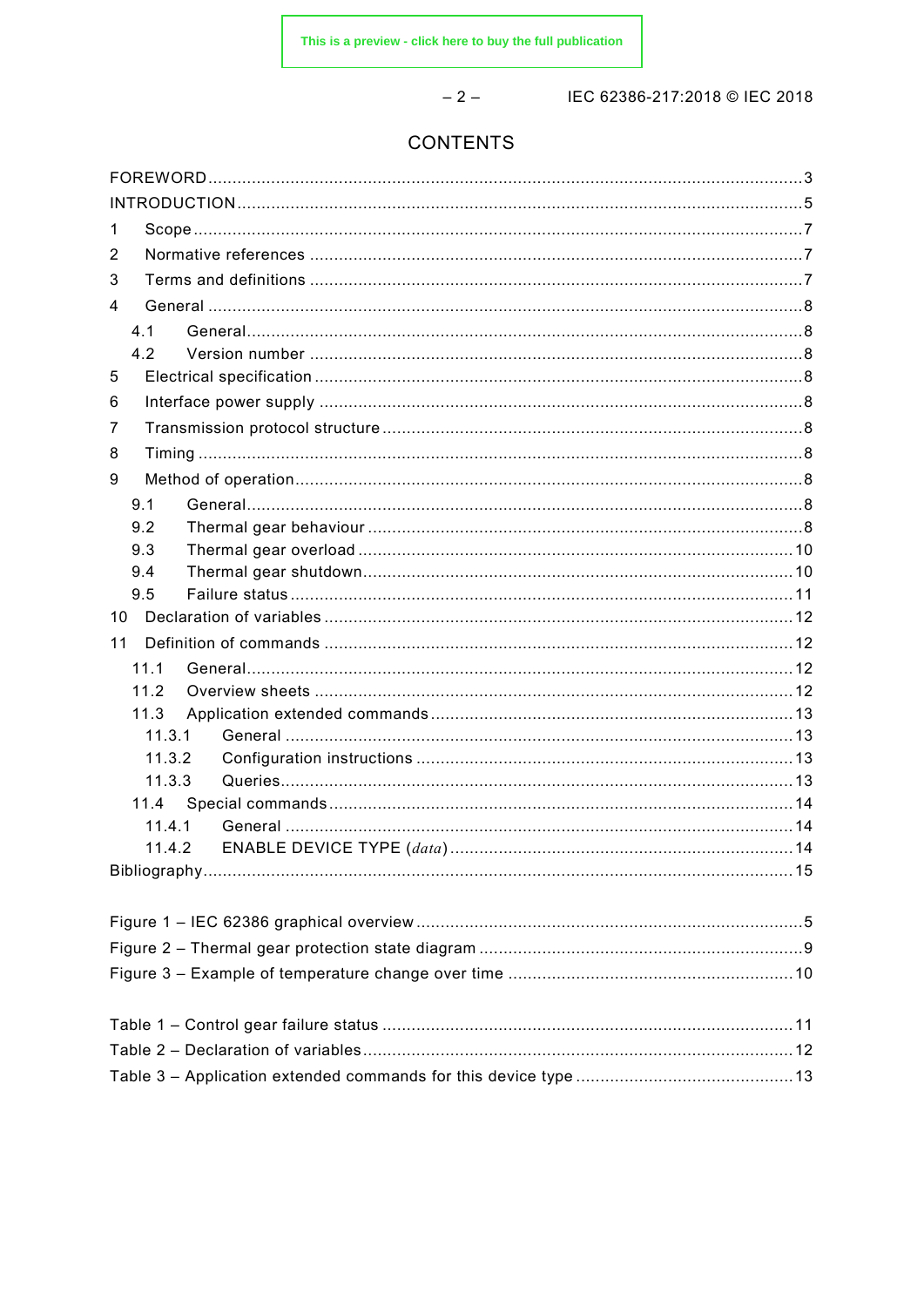IEC 62386-217:2018 © IEC 2018 – 3 –

#### INTERNATIONAL ELECTROTECHNICAL COMMISSION

\_\_\_\_\_\_\_\_\_\_\_\_

#### **DIGITAL ADDRESSABLE LIGHTING INTERFACE –**

#### **Part 217: Particular requirements for control gear – Thermal gear protection (device type 16)**

#### FOREWORD

- <span id="page-2-0"></span>1) The International Electrotechnical Commission (IEC) is a worldwide organization for standardization comprising all national electrotechnical committees (IEC National Committees). The object of IEC is to promote international co-operation on all questions concerning standardization in the electrical and electronic fields. To this end and in addition to other activities, IEC publishes International Standards, Technical Specifications, Technical Reports, Publicly Available Specifications (PAS) and Guides (hereafter referred to as "IEC Publication(s)"). Their preparation is entrusted to technical committees; any IEC National Committee interested in the subject dealt with may participate in this preparatory work. International, governmental and nongovernmental organizations liaising with the IEC also participate in this preparation. IEC collaborates closely with the International Organization for Standardization (ISO) in accordance with conditions determined by agreement between the two organizations.
- 2) The formal decisions or agreements of IEC on technical matters express, as nearly as possible, an international consensus of opinion on the relevant subjects since each technical committee has representation from all interested IEC National Committees.
- 3) IEC Publications have the form of recommendations for international use and are accepted by IEC National Committees in that sense. While all reasonable efforts are made to ensure that the technical content of IEC Publications is accurate, IEC cannot be held responsible for the way in which they are used or for any misinterpretation by any end user.
- 4) In order to promote international uniformity, IEC National Committees undertake to apply IEC Publications transparently to the maximum extent possible in their national and regional publications. Any divergence between any IEC Publication and the corresponding national or regional publication shall be clearly indicated in the latter.
- 5) IEC itself does not provide any attestation of conformity. Independent certification bodies provide conformity assessment services and, in some areas, access to IEC marks of conformity. IEC is not responsible for any services carried out by independent certification bodies.
- 6) All users should ensure that they have the latest edition of this publication.
- 7) No liability shall attach to IEC or its directors, employees, servants or agents including individual experts and members of its technical committees and IEC National Committees for any personal injury, property damage or other damage of any nature whatsoever, whether direct or indirect, or for costs (including legal fees) and expenses arising out of the publication, use of, or reliance upon, this IEC Publication or any other IEC Publications.
- 8) Attention is drawn to the Normative references cited in this publication. Use of the referenced publications is indispensable for the correct application of this publication.
- 9) Attention is drawn to the possibility that some of the elements of this IEC Publication may be the subject of patent rights. IEC shall not be held responsible for identifying any or all such patent rights.

International Standard IEC 62386-217 has been prepared by IEC technical committee 34: Lamps and related equipment.

The text of this International Standard is based on the following documents:

| <b>FDIS</b> | Report on voting |
|-------------|------------------|
| 34/481/FDIS | 34/505/RVD       |

Full information on the voting for the approval of this International Standard can be found in the report on voting indicated in the above table.

This document has been drafted in accordance with the ISO/IEC Directives, Part 2.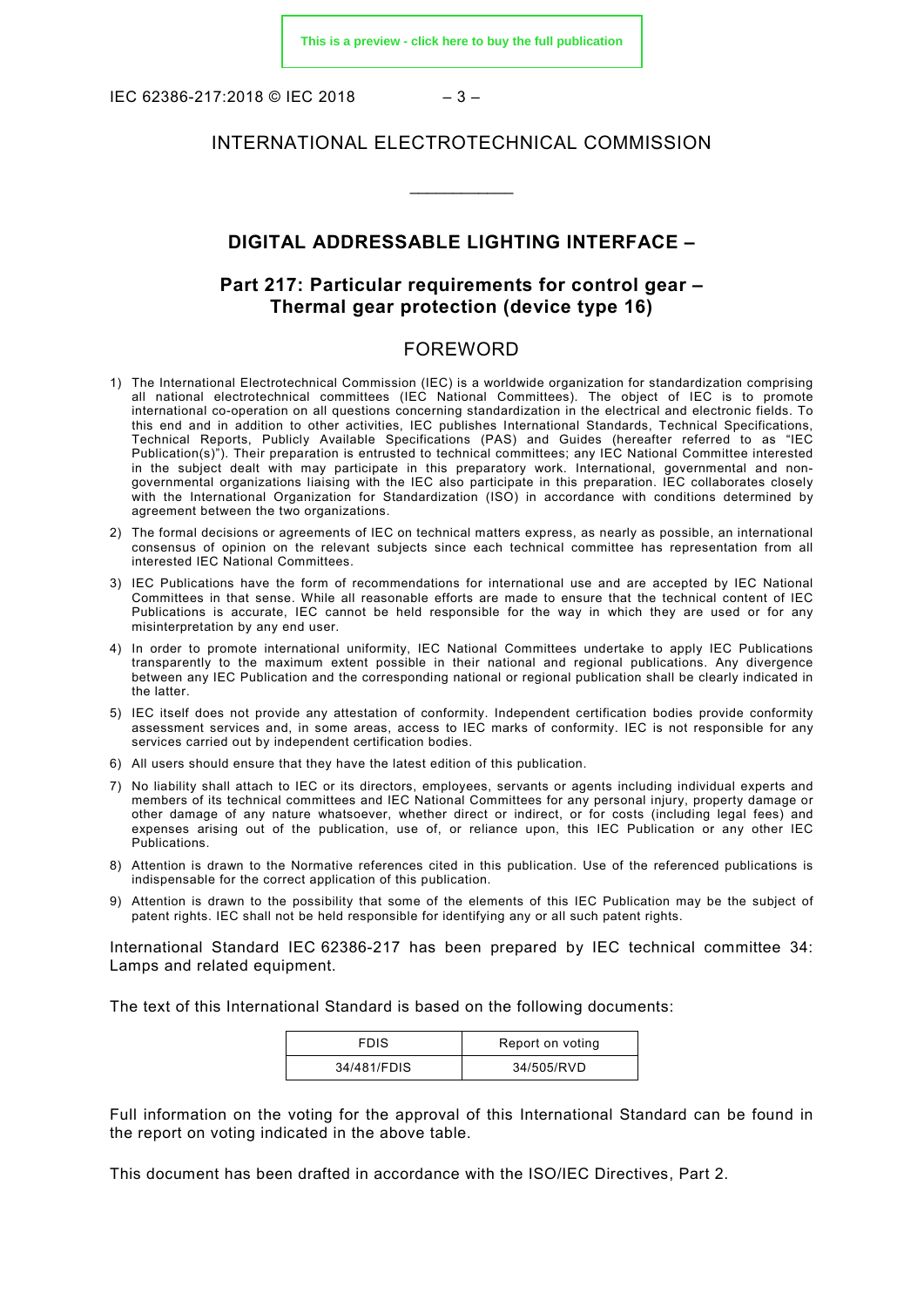– 4 – IEC 62386-217:2018 © IEC 2018

This Part 217 of IEC 62386 is intended to be used in conjunction with:

- Part 101, which contains general requirements for system components;
- Part 102, which contains general requirements for control gear.

A list of all parts in the IEC 62386 series, published under the general title: *Digital addressable lighting interface*, can be found on the IEC website.

The committee has decided that the contents of this document will remain unchanged until the stability date indicated on the IEC web site under "http://webstore.iec.ch" in the data related to the specific document. At this date, the document will be

- reconfirmed,
- withdrawn,
- replaced by a revised edition, or
- amended.

<span id="page-3-0"></span>**IMPORTANT – The 'colour inside' logo on the cover page of this document indicates that it contains colours which are considered to be useful for the correct understanding of its contents. Users should therefore print this document using a colour printer.**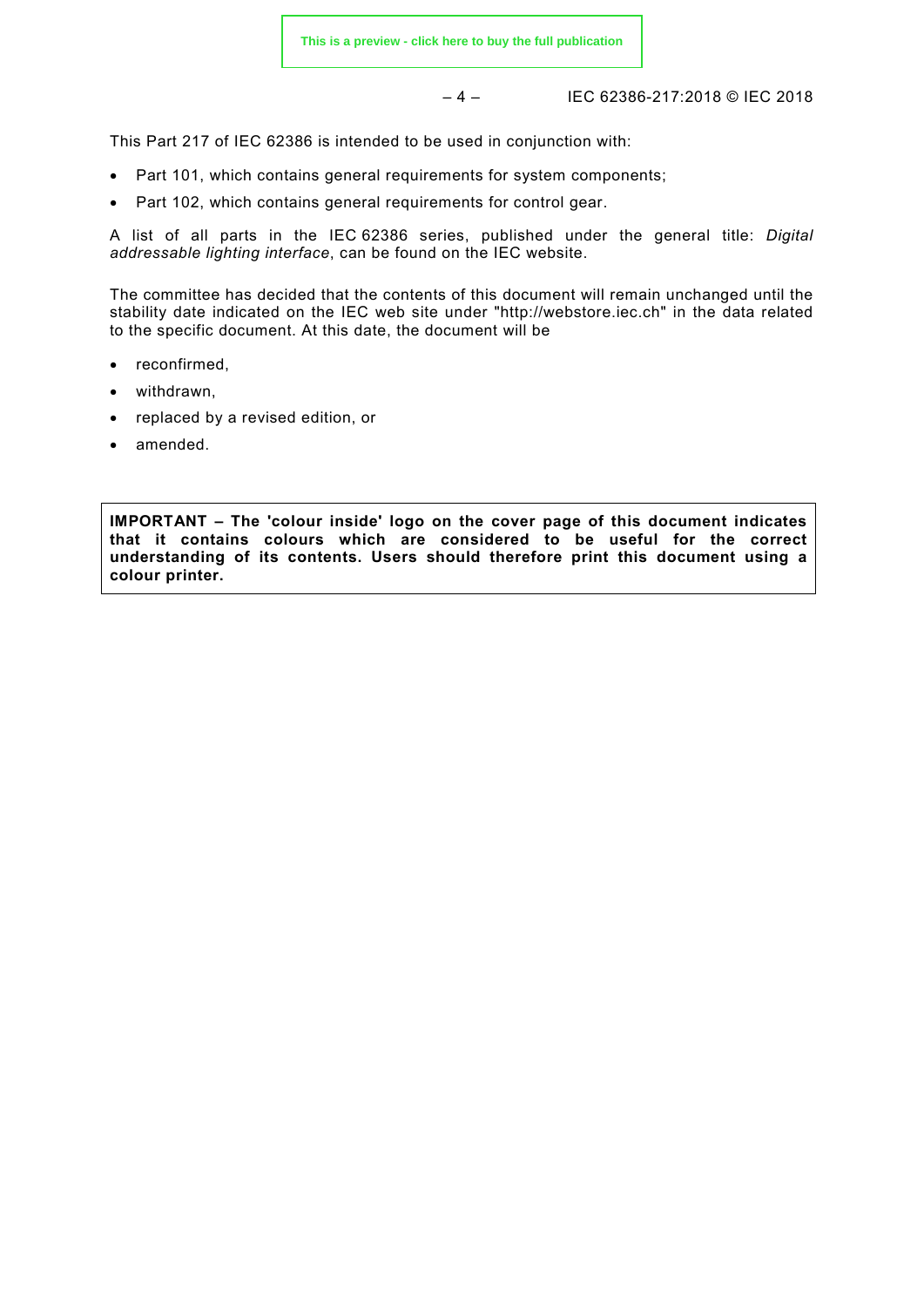IEC 62386-217:2018 © IEC 2018 – 5 –

#### INTRODUCTION

IEC 62386 contains several parts, referred to as series. The 1xx series includes the basic specifications. Part 101 contains general requirements for system components, Part 102 extends this information with general requirements for control gear and Part 103 extends it further with general requirements for control devices.

The 2xx parts extend the general requirements for control gear with lamp specific extensions (mainly for backward compatibility with Edition 1 of IEC 62386) and with control gear specific features.

The 3xx parts extend the general requirements for control devices with input device specific extensions describing the instance types as well as some common features that can be combined with multiple instance types.

This first edition of IEC 62386-217 is intended to be used in conjunction with IEC 62386- 101:2014, IEC 62386-101:2014/AMD1:—, IEC 62386-102:2014 and IEC 62386- 102:2014/AMD1:—. The division into separately published parts provides for ease of future amendments and revisions. Additional requirements will be added as and when a need for them is recognized.

The setup of the standards is graphically represented in [Figure 1](#page-4-0) below.



**Figure 1 – IEC 62386 graphical overview**

<span id="page-4-0"></span>This document, and the other parts that make up the IEC 62386-200 series, in referring to any of the clauses of IEC 62386-1XX, specifies the extent to which such a clause is applicable; the parts also include additional requirements, as necessary.

Where the requirements of any of the clauses of IEC 62386-1XX are referred to in this document by the sentence "The requirements of IEC 62386-1XX, Clause "n" apply", this sentence is to be interpreted as meaning that all requirements of the clause in question of Part 1XX apply, except any which are clearly inapplicable.

The standardization of the control interface for control gear is intended to achieve compatible co-existence between electronic control gear and lighting control devices, below the level of building management systems. This document describes a method of implementing control gear.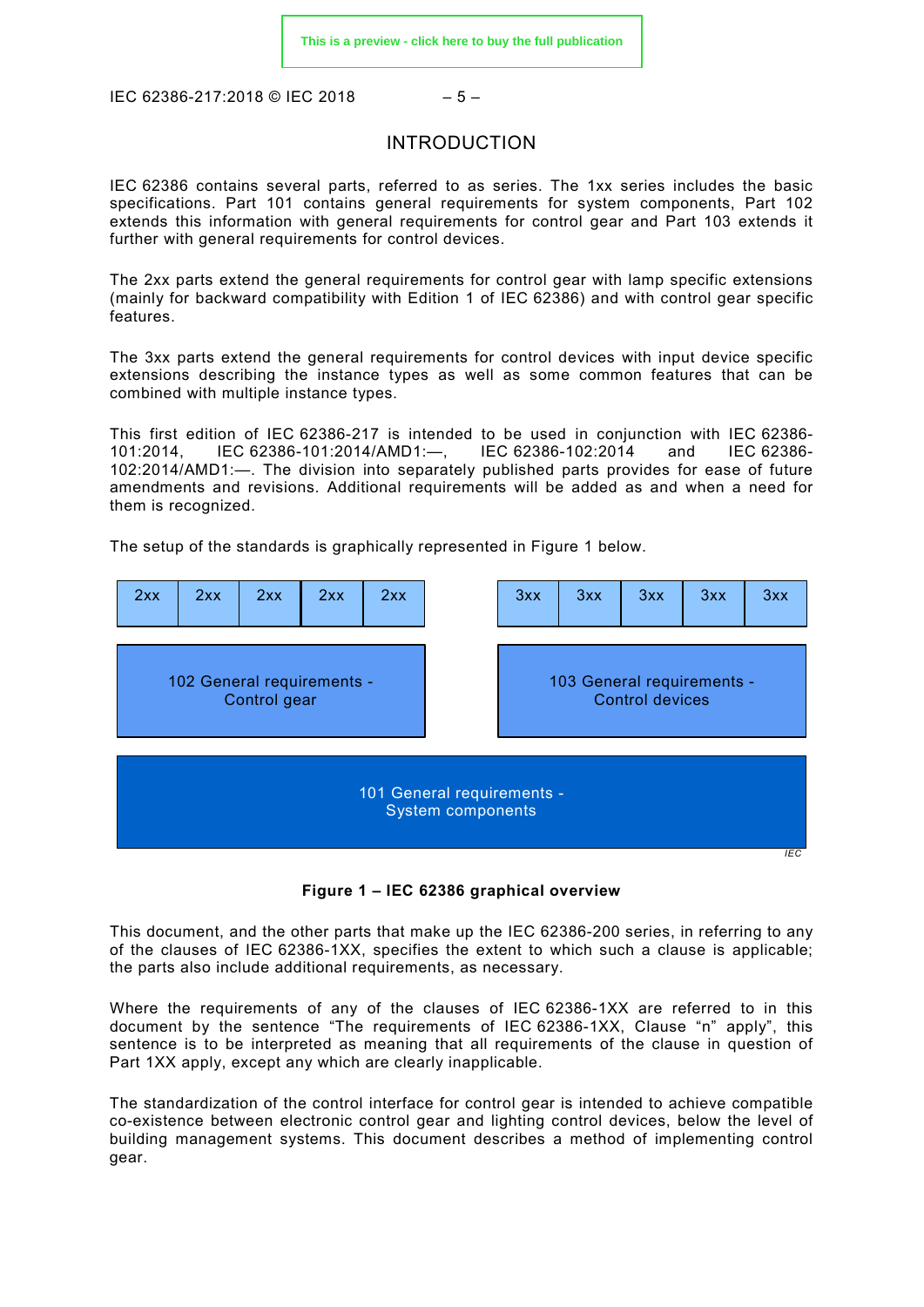– 6 – IEC 62386-217:2018 © IEC 2018

All numbers used in this document are decimal numbers unless otherwise noted. Hexadecimal numbers are given in the format 0xVV, where VV is the value. Binary numbers are given in the format XXXXXXXXb or in the format XXXX XXXX, where X is 0 or 1; "x" in binary numbers means "don't care".

The following typographic expressions are used:

Variables: "*variableName*" or "*variableName[3:0]*", giving only bits 3 to 0 of "*variableName*".

Range of values: [lowest, highest]

Command: "COMMAND NAME"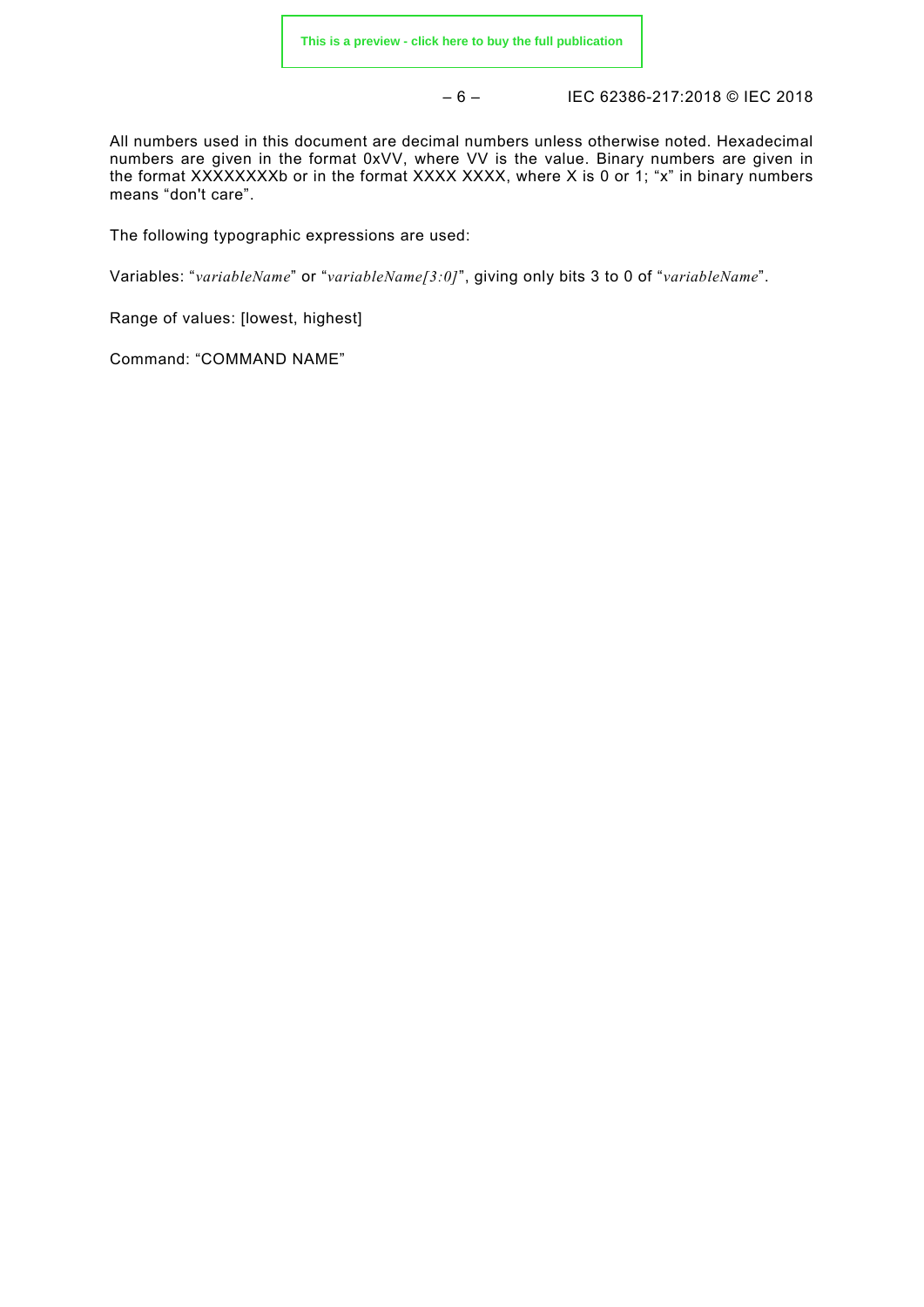IEC 62386-217:2018 © IEC 2018 – 7 –

### **DIGITAL ADDRESSABLE LIGHTING INTERFACE –**

#### **Part 217: Particular requirements for control gear – Thermal gear protection (device type 16)**

#### <span id="page-6-0"></span>**1 Scope**

 $\overline{\phantom{a}}$  , where  $\overline{\phantom{a}}$ 

This part of IEC 62386 specifies a bus system for control by digital signals of electronic lighting equipment which is in line with the requirements of IEC 61347 (all parts), with the addition of DC supplies.

This document is only applicable to IEC 62386-102:2014 and IEC 62386-102:2014/AMD1: control gear that implements thermal gear protection.

NOTE Requirements for testing individual products during production are not included.

#### <span id="page-6-1"></span>**2 Normative references**

The following documents are referred to in the text in such a way that some or all of their content constitutes requirements of this document. For dated references, only the edition cited applies. For undated references, the latest edition of the referenced document (including any amendments) applies.

IEC 62386-101:2014, *Digital addressable lighting interface – Part 101: General requirements – System components* IEC 62386-101:2014/AMD1:—[1](#page-6-3)

<span id="page-6-2"></span>IEC 62386-102:2014, *Digital addressable lighting interface – Part 102: General requirements – Control gear*  IEC 62386-102:2014/AMD1:—[2](#page-6-4)

<span id="page-6-3"></span><sup>1</sup> Under preparation. Stage at the time of publication: IEC CCDV 62386-101/AMD1:2018.

<span id="page-6-4"></span><sup>2</sup> Under preparation. Stage at the time of publication: IEC CCDV 62386-102/AMD1:2018.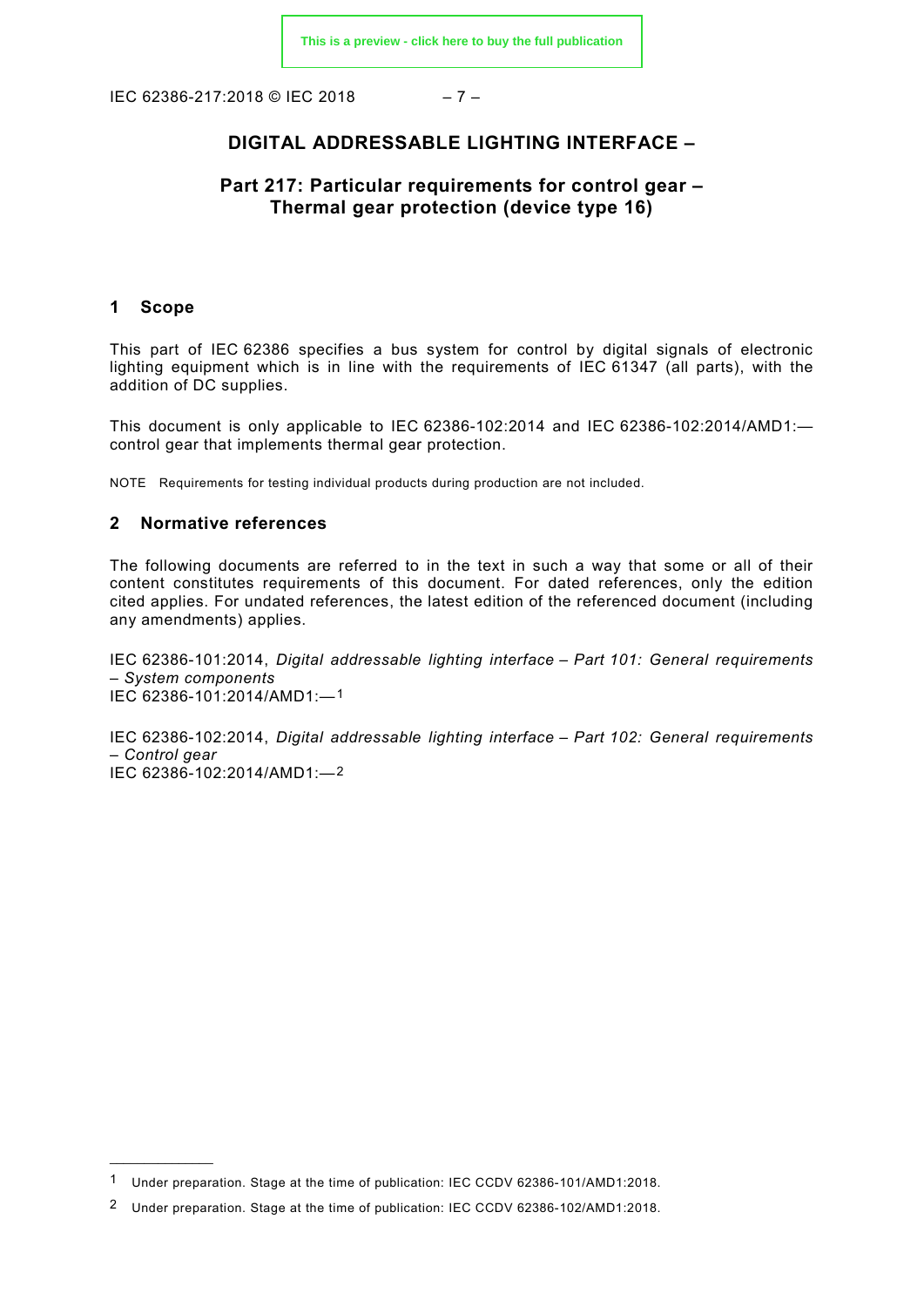$-16-$ 

IEC 62386-217:2018 © IEC 2018

### SOMMAIRE

| 1                                                                          |  |
|----------------------------------------------------------------------------|--|
| 2                                                                          |  |
| 3                                                                          |  |
| 4                                                                          |  |
| 4.1                                                                        |  |
| 4.2                                                                        |  |
| 5                                                                          |  |
| 6                                                                          |  |
| 7                                                                          |  |
| 8                                                                          |  |
| 9                                                                          |  |
| 9.1                                                                        |  |
| 9.2                                                                        |  |
| 9.3                                                                        |  |
| 9.4                                                                        |  |
| 9.5                                                                        |  |
| 10                                                                         |  |
| 11                                                                         |  |
| 11.1                                                                       |  |
| 11.2                                                                       |  |
| 11.3                                                                       |  |
| 11.3.1                                                                     |  |
| 11.3.2                                                                     |  |
| 11.3.3                                                                     |  |
|                                                                            |  |
| 11.4.1<br>11.4.2                                                           |  |
|                                                                            |  |
|                                                                            |  |
|                                                                            |  |
| Figure 2 - Diagramme d'état de la protection thermique de l'appareillage23 |  |
|                                                                            |  |
|                                                                            |  |
|                                                                            |  |
|                                                                            |  |
|                                                                            |  |

Tableau 3 - Commandes d'application étendues pour ce type de dispositif............................27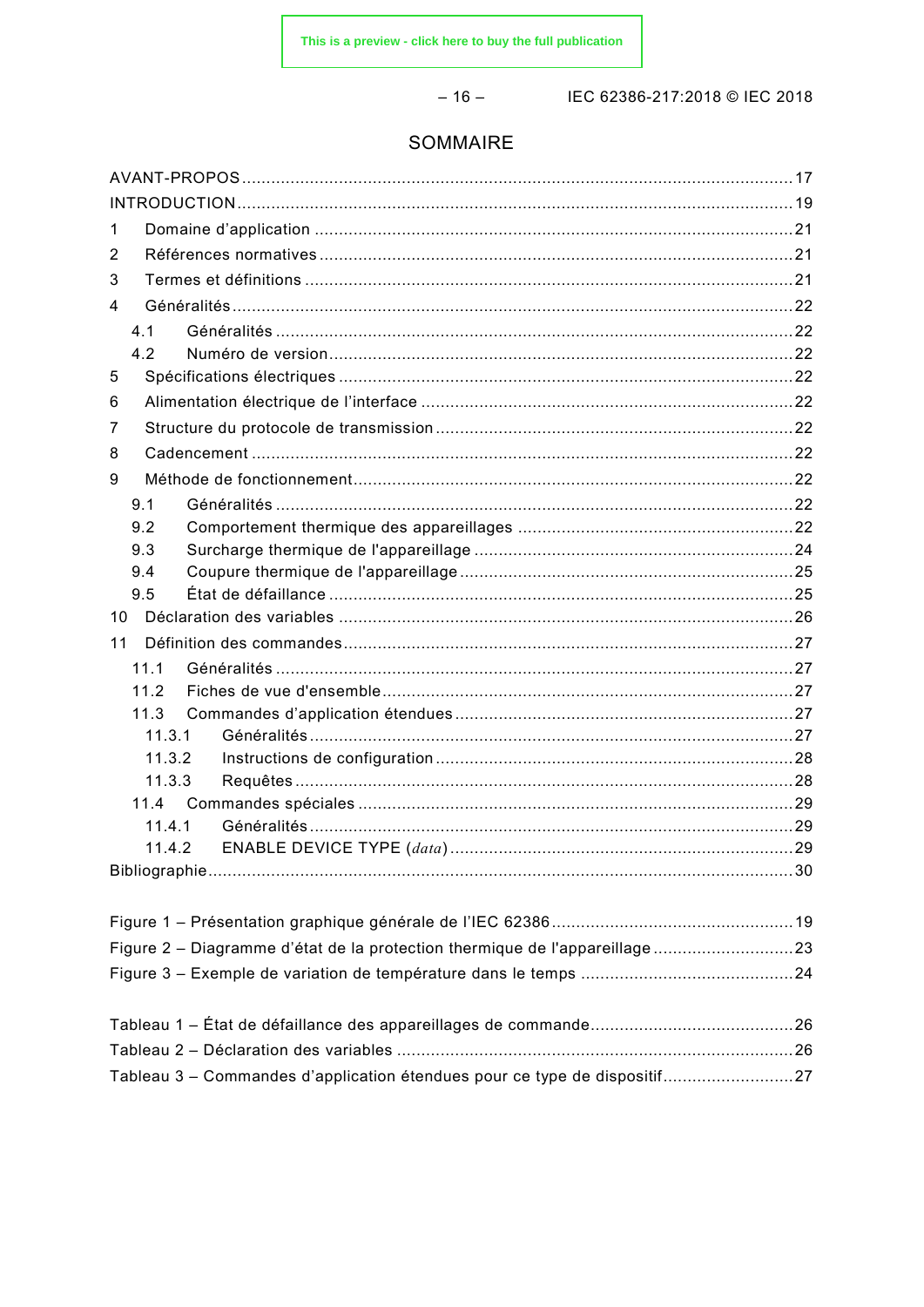IEC 62386-217:2018 © IEC 2018 – 17 –

#### COMMISSION ÉLECTROTECHNIQUE INTERNATIONALE

\_\_\_\_\_\_\_\_\_\_\_\_

#### **INTERFACE D'ÉCLAIRAGE ADRESSABLE NUMÉRIQUE –**

#### **Partie 217: Exigences particulières pour les appareillages de commande – Protection thermique de l'appareillage (dispositifs de type 16)**

#### AVANT-PROPOS

- <span id="page-8-0"></span>1) La Commission Electrotechnique Internationale (IEC) est une organisation mondiale de normalisation composée de l'ensemble des comités électrotechniques nationaux (Comités nationaux de l'IEC). L'IEC a pour objet de favoriser la coopération internationale pour toutes les questions de normalisation dans les domaines de l'électricité et de l'électronique. À cet effet, l'IEC – entre autres activités – publie des Normes internationales, des Spécifications techniques, des Rapports techniques, des Spécifications accessibles au public (PAS) et des Guides (ci-après dénommés "Publication(s) de l'IEC"). Leur élaboration est confiée à des comités d'études, aux travaux desquels tout Comité national intéressé par le sujet traité peut participer. Les organisations internationales, gouvernementales et non gouvernementales, en liaison avec l'IEC, participent également aux travaux. L'IEC collabore étroitement avec l'Organisation Internationale de Normalisation (ISO), selon des conditions fixées par accord entre les deux organisations.
- 2) Les décisions ou accords officiels de l'IEC concernant les questions techniques représentent, dans la mesure du possible, un accord international sur les sujets étudiés, étant donné que les Comités nationaux de l'IEC intéressés sont représentés dans chaque comité d'études.
- 3) Les Publications de l'IEC se présentent sous la forme de recommandations internationales et sont agréées comme telles par les Comités nationaux de l'IEC. Tous les efforts raisonnables sont entrepris afin que l'IEC s'assure de l'exactitude du contenu technique de ses publications; l'IEC ne peut pas être tenue responsable de l'éventuelle mauvaise utilisation ou interprétation qui en est faite par un quelconque utilisateur final.
- 4) Dans le but d'encourager l'uniformité internationale, les Comités nationaux de l'IEC s'engagent, dans toute la mesure possible, à appliquer de façon transparente les Publications de l'IEC dans leurs publications nationales et régionales. Toutes divergences entre toutes Publications de l'IEC et toutes publications nationales ou régionales correspondantes doivent être indiquées en termes clairs dans ces dernières.
- 5) L'IEC elle-même ne fournit aucune attestation de conformité. Des organismes de certification indépendants fournissent des services d'évaluation de conformité et, dans certains secteurs, accèdent aux marques de conformité de l'IEC. L'IEC n'est responsable d'aucun des services effectués par les organismes de certification indépendants.
- 6) Tous les utilisateurs doivent s'assurer qu'ils sont en possession de la dernière édition de cette publication.
- 7) Aucune responsabilité ne doit être imputée à l'IEC, à ses administrateurs, employés, auxiliaires ou mandataires, y compris ses experts particuliers et les membres de ses comités d'études et des Comités nationaux de l'IEC, pour tout préjudice causé en cas de dommages corporels et matériels, ou de tout autre dommage de quelque nature que ce soit, directe ou indirecte, ou pour supporter les coûts (y compris les frais de justice) et les dépenses découlant de la publication ou de l'utilisation de cette Publication de l'IEC ou de toute autre Publication de l'IEC, ou au crédit qui lui est accordé.
- 8) L'attention est attirée sur les références normatives citées dans cette publication. L'utilisation de publications référencées est obligatoire pour une application correcte de la présente publication.
- 9) L'attention est attirée sur le fait que certains des éléments de la présente Publication de l'IEC peuvent faire l'objet de droits de brevet. L'IEC ne saurait être tenue pour responsable de ne pas avoir identifié de tels droits de brevets et de ne pas avoir signalé leur existence.

La Norme internationale IEC 62386-217 a été établie par le comité d'études 34 de l'IEC: Lampes et équipements associés.

Le texte de cette Norme internationale est issu des documents suivants:

| <b>FDIS</b> | Rapport de vote |
|-------------|-----------------|
| 34/481/FDIS | 34/505/RVD      |

Le rapport de vote indiqué dans le tableau ci-dessus donne toute information sur le vote ayant abouti à l'approbation de cette Norme internationale.

Ce document a été rédigé selon les Directives ISO/IEC, Partie 2.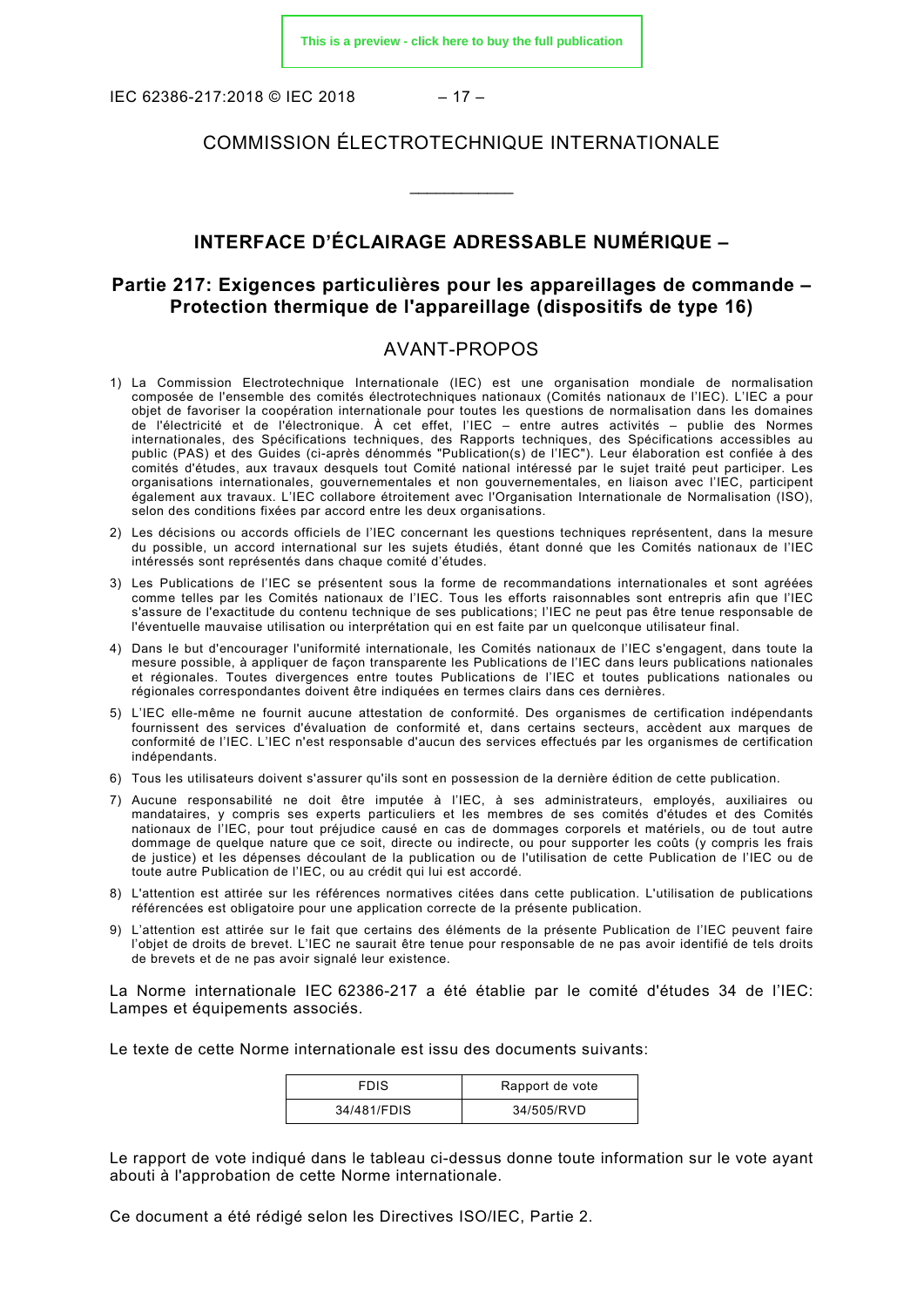$$
-18-
$$

– 18 – IEC 62386-217:2018 © IEC 2018

La présente Partie 217 de l'IEC 62386 est destinée à être utilisée conjointement avec:

- la Partie 101, qui comporte les exigences générales relatives aux composants de système;
- la Partie 102, qui comporte les exigences générales relatives aux appareillages de commande.

Une liste de toutes les parties de la série IEC 62386, publiées sous le titre général: *Interface d'éclairage adressable numérique*, peut être consultée sur le site web de l'IEC.

Le comité a décidé que le contenu de ce document ne sera pas modifié avant la date de stabilité indiquée sur le site web de l'IEC sous "http://webstore.iec.ch" dans les données relatives au document recherché. À cette date, le document sera

- reconduit,
- supprimé,
- remplacé par une édition révisée, ou
- amendé.

**IMPORTANT – Le logo** *"colour inside"* **qui se trouve sur la page de couverture de cette publication indique qu'elle contient des couleurs qui sont considérées comme utiles à une bonne compréhension de son contenu. Les utilisateurs devraient, par conséquent, imprimer cette publication en utilisant une imprimante couleur.**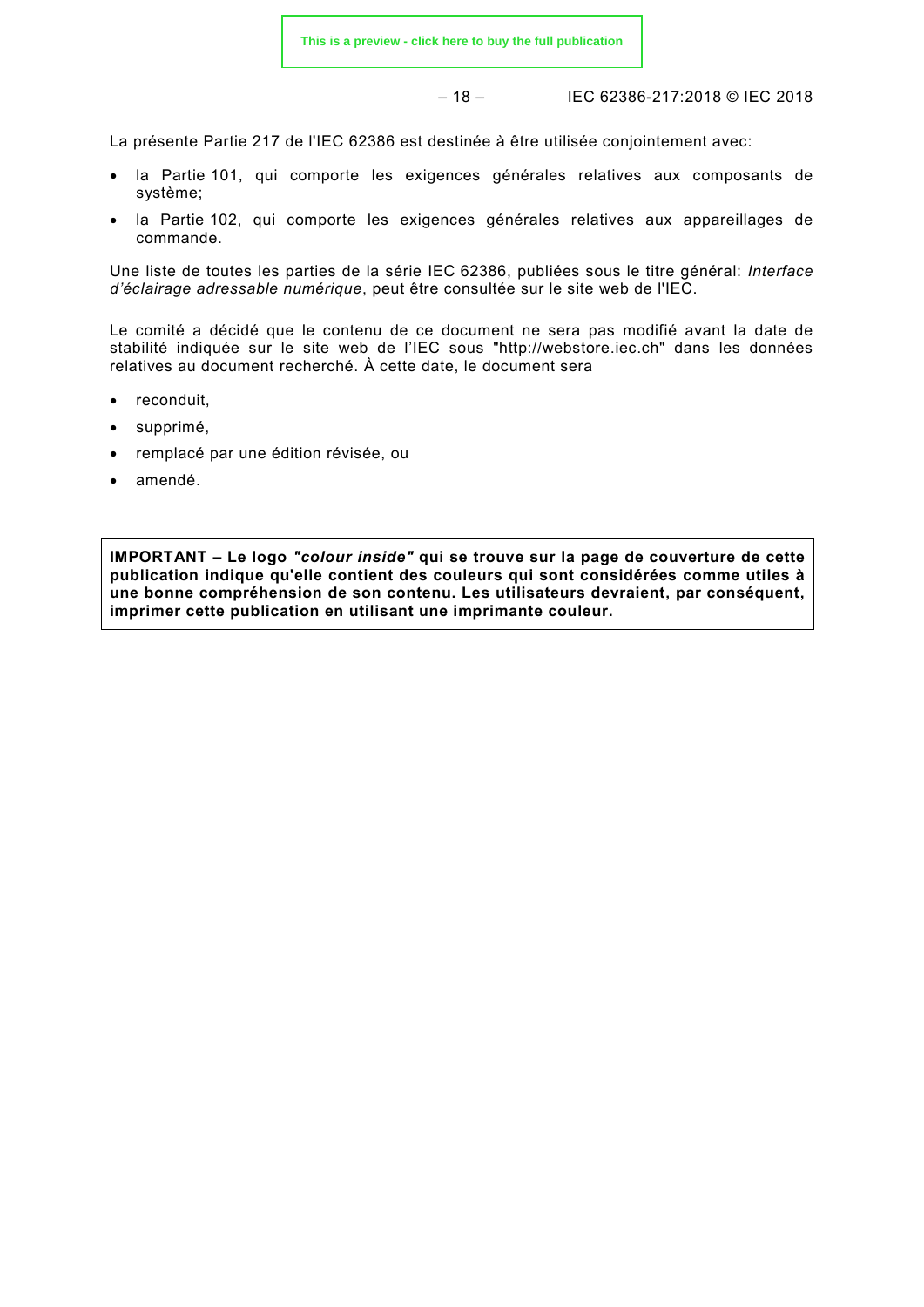<span id="page-10-0"></span>IEC 62386-217:2018 © IEC 2018 – 19 –

#### INTRODUCTION

L'IEC 62386 est composée de plusieurs parties appelées séries. La série IEC 62386-1xx inclut les spécifications de base. La Partie 101 contient les exigences générales relatives aux composants de système, la Partie 102 étend ces informations avec les exigences générales relatives aux appareillages de commande et la Partie 103 étend ces informations avec les exigences générales relatives aux dispositifs de commande.

La série IEC 62386-2xx étend les exigences générales relatives aux appareillages de commande aux extensions spécifiques aux lampes (principalement pour la rétrocompatibilité avec l'Edition 1 de l'IEC 62386) et aux caractéristiques spécifiques aux appareillages de commande.

La série IEC 62386-3xx étend les exigences générales relatives aux dispositifs de commande aux extensions spécifiques aux dispositifs d'entrée décrivant les types d'instances ainsi que certaines caractéristiques communes qui peuvent être combinées à plusieurs types d'instances.

Cette première édition de l'IEC 62386-217 est destinée à être utilisée conjointement avec l'IEC 62386-101:2014, l'IEC 62386-101:2014/AMD1:—, l'IEC 62386-102:2014 et l'IEC 62386-102:2014/AMD1:—. La division en parties publiées séparément facilitera les futures modifications et révisions. Des exigences supplémentaires seront ajoutées en fonction des besoins identifiés.

101 Exigences générales - Composants de système 103 Exigences générales - Dispositifs de commande 102 Exigences générales - Appareillages de commande 2xx | 2xx | 2xx | 2xx | 2xx | | 3xx | 3xx | 3xx | 3xx | 3xx

La [Figure 1](#page-10-1) ci-dessous représente la configuration des normes.

#### **Figure 1 – Présentation graphique générale de l'IEC 62386**

*IEC*

<span id="page-10-1"></span>Le présent document et les autres parties qui composent la série IEC 62386-200, en faisant référence à un article quelconque de l'IEC 62386-1XX, spécifient la mesure dans laquelle un article s'applique; les parties contiennent également des exigences supplémentaires, s'il y a lieu.

Lorsque les exigences d'un quelconque des articles de l'IEC 62386-1XX sont mentionnées dans le présent document au moyen de la phrase «Les exigences de l'Article «n» de l'IEC 62386-1XX s'appliquent», celle-ci doit être interprétée comme signifiant que toutes les exigences de l'article en question de la partie 1XX s'appliquent, à l'exception de celles qui sont clairement inapplicables.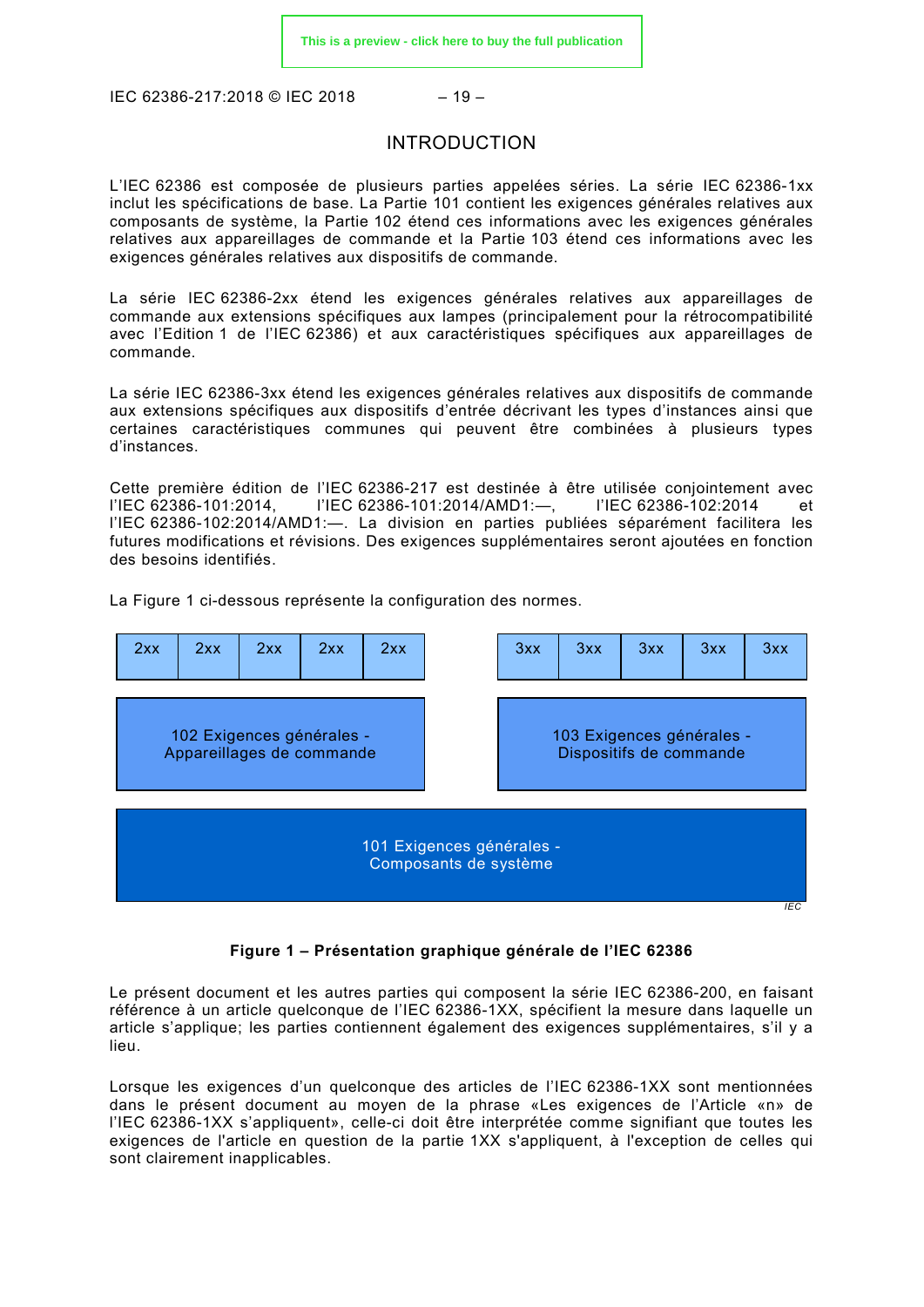– 20 – IEC 62386-217:2018 © IEC 2018

L'objet de la normalisation de l'interface de commande des appareillages de commande est de parvenir à une coexistence entre les appareillages électroniques de commande et les dispositifs de commande d'éclairage, en dessous du niveau des systèmes de gestion d'immeubles. Le présent document décrit une méthode de mise en œuvre des appareillages de commande.

Tous les nombres utilisés dans le présent document sont des nombres décimaux, sauf indication contraire. Les nombres hexadécimaux sont donnés dans le format 0xVV, où VV est la valeur. Les nombres binaires sont donnés dans le format XXXXXXXXb ou dans le format XXXXXXXX, où X est 0 ou 1; "x" dans les nombres binaires signifie que "la valeur n'a pas d'influence".

Les expressions typographiques suivantes sont utilisées:

Variables: "*variableName*" ou "*variableName[3:0]*", qui donne uniquement les bits 3 à 0 de "*variableName*".

Plage de valeurs: [lowest, highest]

Commande: "COMMAND NAME"